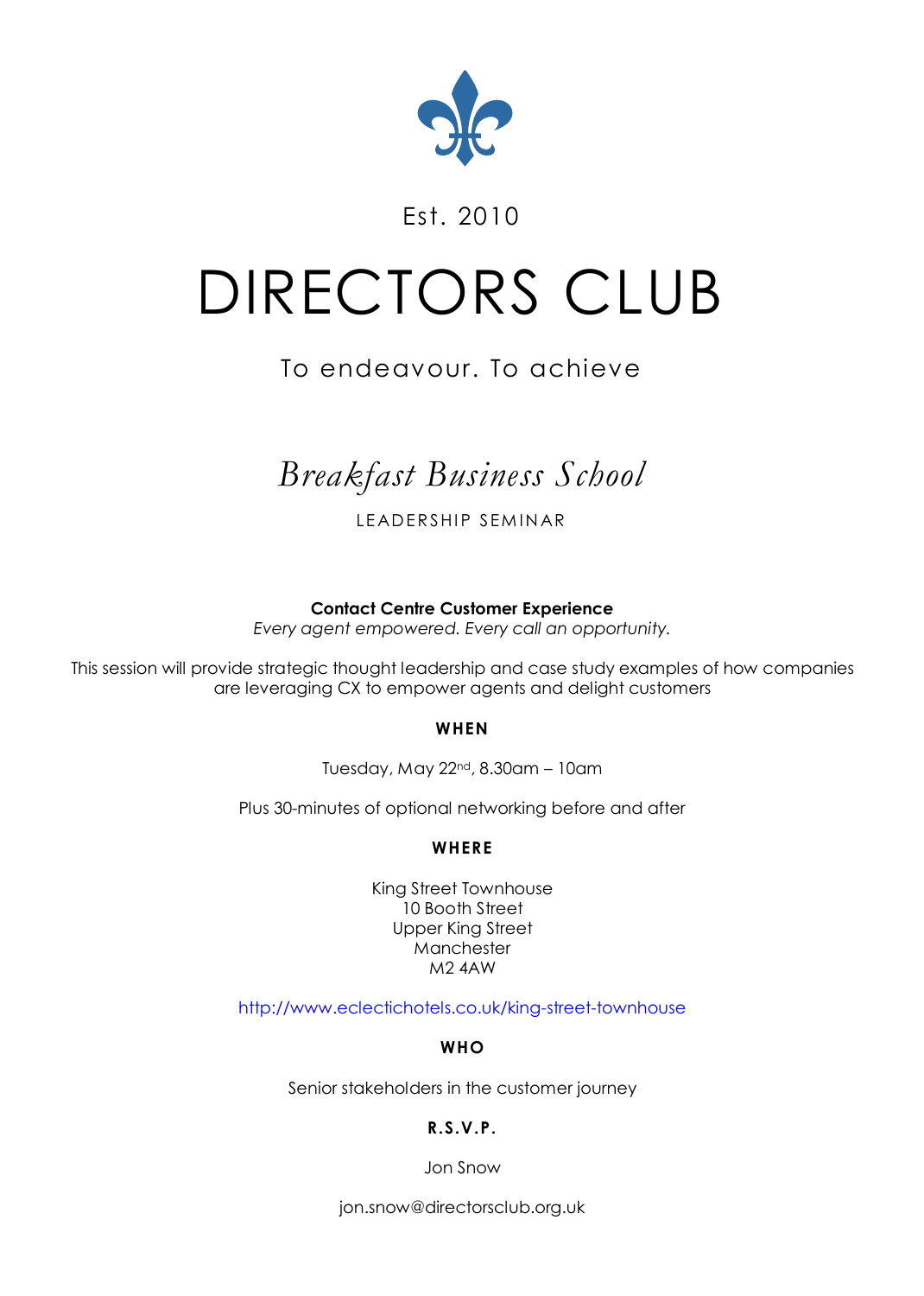

Dear Members & Special Guests,

You are cordially invited to attend the first **Directors' Club Breakfast Business School** seminar outside London, on **Tuesday, May 22nd**, 8.30am – 10am with 30-minutes of optional networking before and after.

The venue is the stunning 6<sup>th</sup> floor South Terrace Lounge at the super-chic **King Street Townhouse** in central Manchester.

This seminar is **free of charge**; you are invited as our guest.

You may bring an internal colleague to accompany you, again at no charge but subject to space availability. Please book his or her guest place when confirming your own attendance. We cannot extend this offer to external contractors or consultants.

#### **AGENDA**

8am – 8.30am Arrival, coffee & networking (please arrive by 8.25am)

8.30am – 10am Seminar

10am – 10.30am Coffee & networking (optional)

#### **R.S.V.P.**

If you'd like to accept this invitation, please email your acceptance to:

[jon.snow@directorsclub.org.uk](mailto:jon.snow@directorsclub.org.uk)

#### **SEMINAR OVERVIEW**

#### *Contact Centre Customer Experience: Every agent empowered. Every call an opportunity*

Managing contact centres and delivering uniform and exceptional service, with many agents, often in multiple locations, is complex!

Join us and your peers as we attempt to cut through some of the complexity.

Forrester Principal Analyst, **Joana van den Brink-Quintanilha** and Medallia Solution Principal for Contact Centres, **Belinda Simmons** will provide strategic thought leadership and case study examples of how companies are leveraging CX to empower agents and delight customers.

The seminar promises to be an unrivalled networking and knowledge-share opportunity for customer-centric leaders from across the North West.

During the event you can expect to:

- Hear practical examples of setting up and measuring contact centre customer engagement programmes (Metrics, Governance, Operating Model)
- Explore the role of contact centre and digital in an Omni-Channel Strategy, and highlight best practice programmes, and how they can be used to empower agents and delight customers
- Hear Forrester's latest perspectives on how to design the contact centre to be customer centric and achieve service excellence

An interactive Q&A session will follow the seminar presentation, allowing the audience to ask questions of the experts. The Chatham House Rule will be invoked.